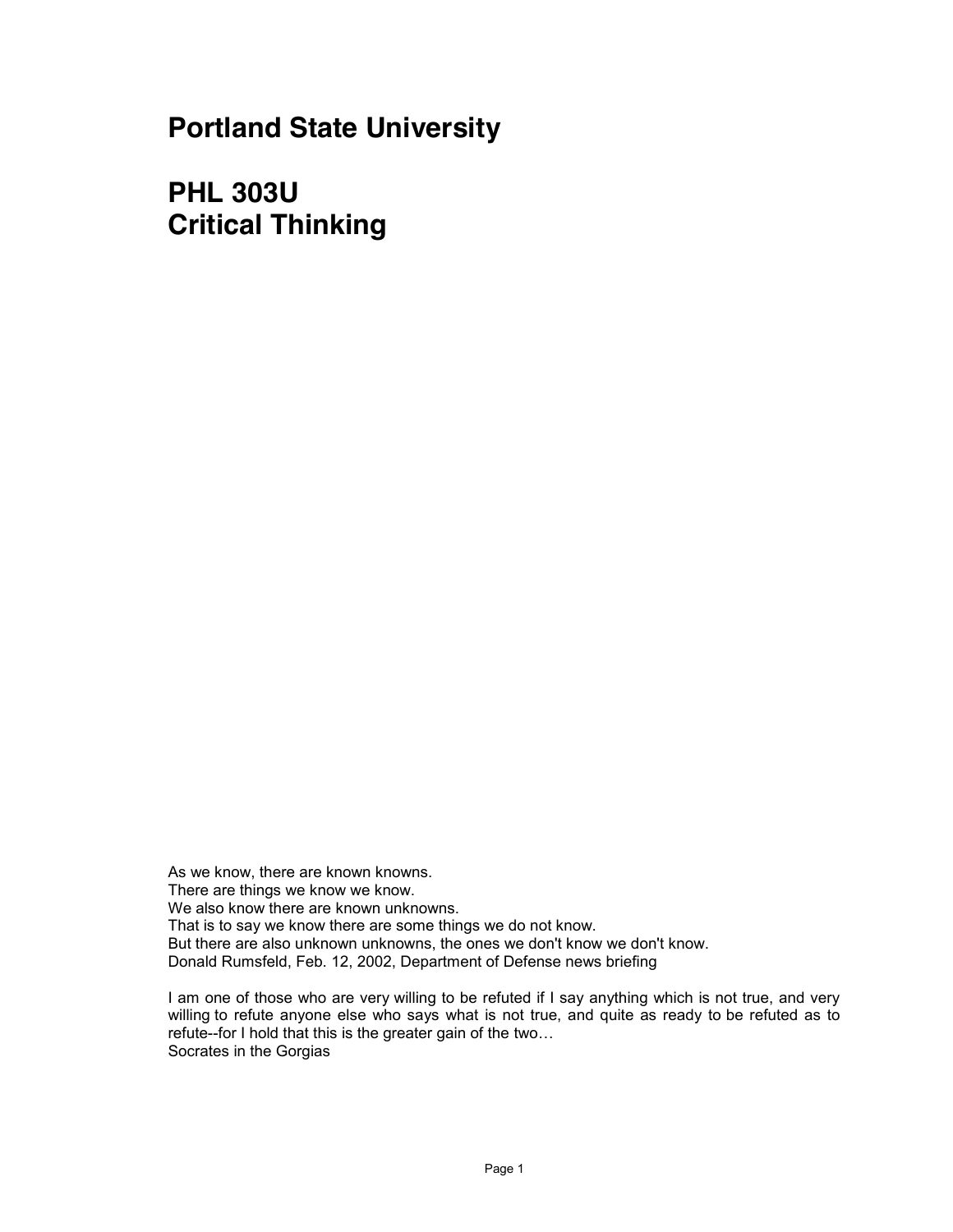# *Course Syllabus*

| <b>Course Title:</b>     | PHL 303U - Critical Thinking (CRN 42797)                                                                                                                    |  |
|--------------------------|-------------------------------------------------------------------------------------------------------------------------------------------------------------|--|
|                          |                                                                                                                                                             |  |
| <b>Required Text:</b>    | Baloney Detection Kit, Michael Shermer and Pat Linse                                                                                                        |  |
|                          | Available in the PSU bookstore, or through:<br>http://www.skeptic.com/Merchant2/merchant.mvc?Screen=P<br>ROD&Store Code=SS∏ Code=b075PB&Category<br>$Code=$ |  |
|                          | Cost \$5.00                                                                                                                                                 |  |
| Other:                   | A portable 2-gig thumb drive<br><b>Cost \$15</b>                                                                                                            |  |
| <b>Professor's Name:</b> | Dr. Peter Boghossian (Please call me "Pete")                                                                                                                |  |
| Location:                | <b>BA 190</b>                                                                                                                                               |  |
| Days/Times:              | T, R                                                                                                                                                        |  |
| Email address:           |                                                                                                                                                             |  |
| Office hours:            | M, W $9:00-10:00$ NH $451V$ (And by appointment)                                                                                                            |  |

# *Professor¶s Bio*

Peter's primary research areas revolve around critical thinking and moral reasoning. His doctoral research studies, funded by the State of Oregon and supported by the Oregon Department of Corrections, consisted of using the Socratic method to help prison inmates to increase their critical thinking and moral reasoning abilities and to increase their desistance to criminal behavior. Peter's peer-reviewed publications can be found in Diálogos, Education Policy Analysis Archives, The Clearing House: Educational Research Controversy and Practices, The Radical Academy, Offender Programs Report, Teaching Philosophy, Corrections Today, Informal Logic, Journal of Philosophy of Education, Educational Philosophy and Theory, and the Journal of Correctional Education.

Peter was a councilman for the State of Oregon (LSTA), an advisor to Sockeye Magazine and The Weekly Alibi, wrote national philosophy curricula for the University of Phoenix and was a research fellow for the National Center for Teaching and Learning. Currently, he is the Chairman of the Prison Advisory Committee for Columbia River Correctional Institution, teaches philosophy, critical thinking and ethics at Portland State University, serves on the board of directors of various non-profits and has a philosophical counseling practice.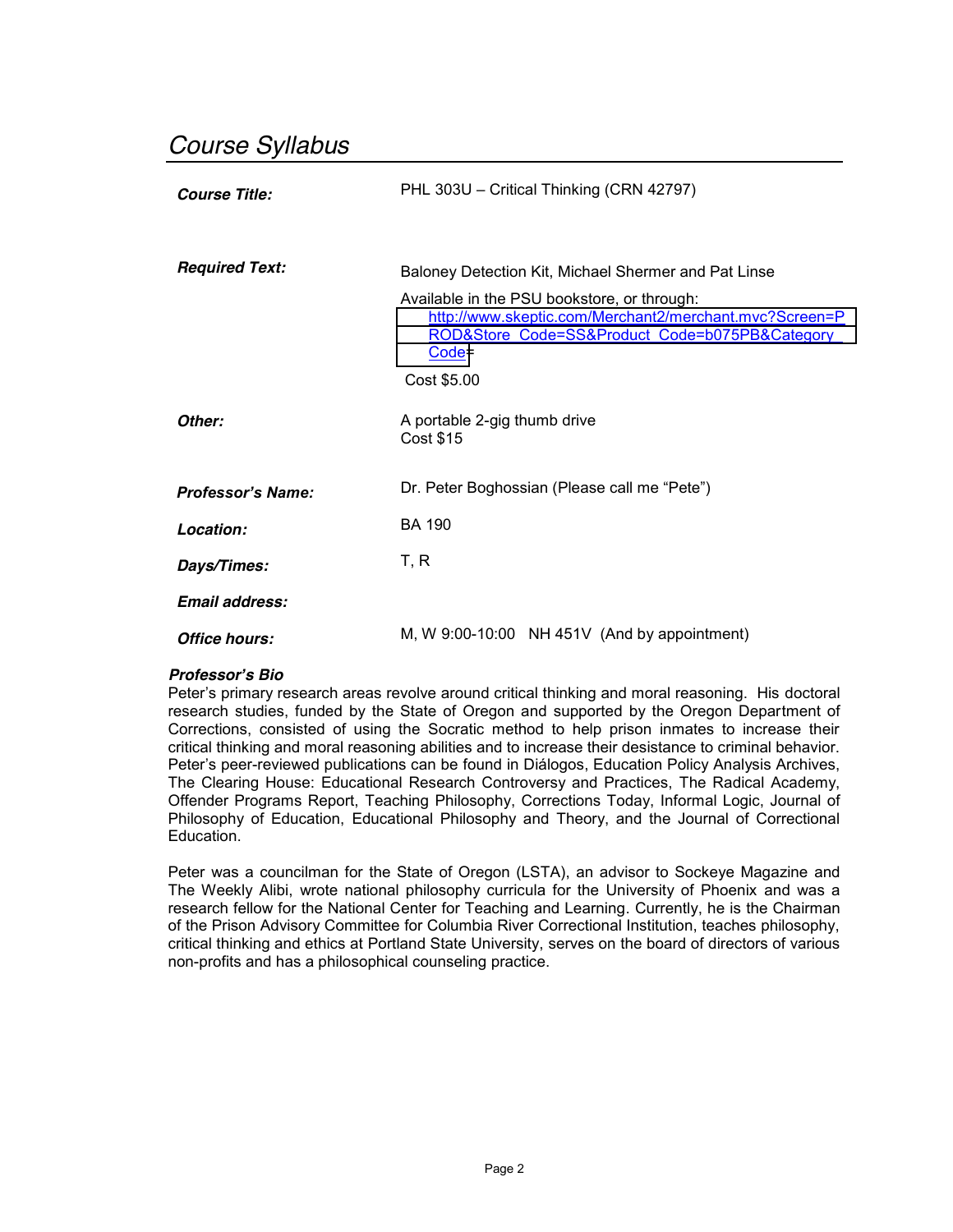#### *COURSE DESCRIPTION*

This class is designed to improve reasoning and critical thinking skills. The focus is on practical/applied methods of reasoning. Students will learn to use tools to think clearly and critically about a wide range of questions and issues.

## *COURSE OBJECTIVES*

- Improve your critical thinking skills.
- Develop a healthy skepticism.
- Formulate beliefs on the basis of reason and evidence.

#### **Point Values for Course Assignments**

| <b>ASSIGNMENT</b>          | <b>DATE</b>           | <b>POINTS</b> |
|----------------------------|-----------------------|---------------|
| <b>Class Participation</b> | All                   | 25            |
| Midterm Exam               | April 28              | 37.5          |
| Final Exam                 | June 8<br>10:15-12:05 | 37.5          |
| Total                      |                       | 100           |

This section has a Teaching Assistant (TA): Rachel Parker will be grading your exams and recording attendance. If you have questions about your grades please talk to/email her. TA Office Hours: M, 10:15-11:20, NH 451V. If you have questions about the class content please speak to the professor.

#### *Dates*

Week 1 March 28 Week 2 April 4 Week 3 April 11 Week 4 April 18 Week 5 April 25 Week 6 May 2 Week 7 May 9 Week 8 May 16 Week 9 May 23 Week 10 May 30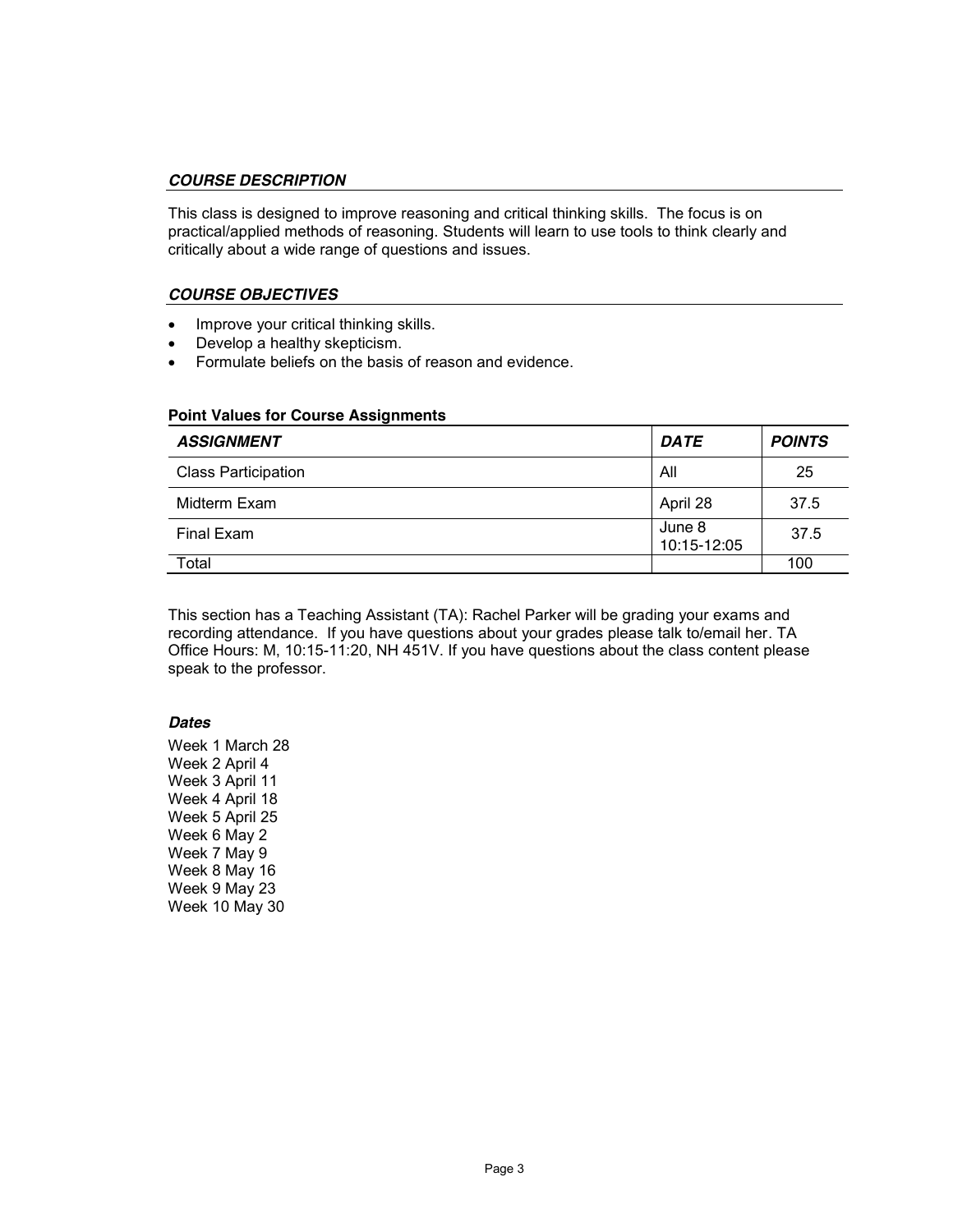#### **Policies and Procedures**

- Please try your best not to be late.
- Ask if you have a question. It is my pleasure to help you.
- If you have a disability inform me *before* the assignment is due. If tests need to be given in PSU's testing center then please let me know ASAP.
- I only accept five students over the class cap.
- Silence your cell phone.
- *Please do not text during class*. If there's an emergency, please step out of class and handle it there.
- You are responsible for signing the attendance sheet. If you do not sign the attendance sheet  *you will not get credit for attendance.*
- x I am teaching three classes this term. *Please take only one of my classes per term*.

# *Academic Honesty*

Academic honesty is highly valued at Portland State University. The consequences of academic dishonesty can include removal from the University.

## *Controversial Issues*

*I* hope to challenge you, and to help you question "givens," but I do so in good faith and in the *spirit of academic and intellectual integrity and honesty. We will be discussing and analyzing controversial issues (e.g., faith and God). We may also take aim at traditional, established orthodoxies, like diversity, multiculturalism, intelligent design and sustainability. If you are easily offended then this is not the class for you--please drop this class and sign up for another section.*

## *Optional Presentations (extra credit)*

- During the last week of class we will have optional presentations.
- In your presentation you will deconstruct a pseudoscientific belief.
- You must apply the tools that you have been learning in class to a concrete instance of pseudoscience.
	- $\circ$  Psychics, speaking with the dead (mediums), ESP, clairvoyance/clairaudience, spoon bending (esp. Uri Geller), psychic surgery, dowsing, extraterrestrial visitations/abductions, astrology, creationism/intelligent design, prophecy, faith healing, etc.
	- $\circ$  You may choose from the list above, or you may pick another pseudoscientific topic.
- x *The thesis for your presentation must be pre-approved.*
	- $\circ$  The thesis is one sentence and should take the form, "The purpose of this presentation is
- You must use at least three sources from the "Suggested Readings" section of the text.
	- James Randi's "Flim-Flam! Psychics, ESP, Unicorns, and other Delusions" and "The Faith Healers" are both highly recommended.
- Be prepared to field questions and to defend your claims.
- You will present for five minutes and then field questions for five minutes.
- You are welcomed to do a team presentation.
- Please have a "Citations" page ready for review.
- Signups are "first-come, first-served".
- Depending upon how much time we have, we may only accommodate 14 presentations.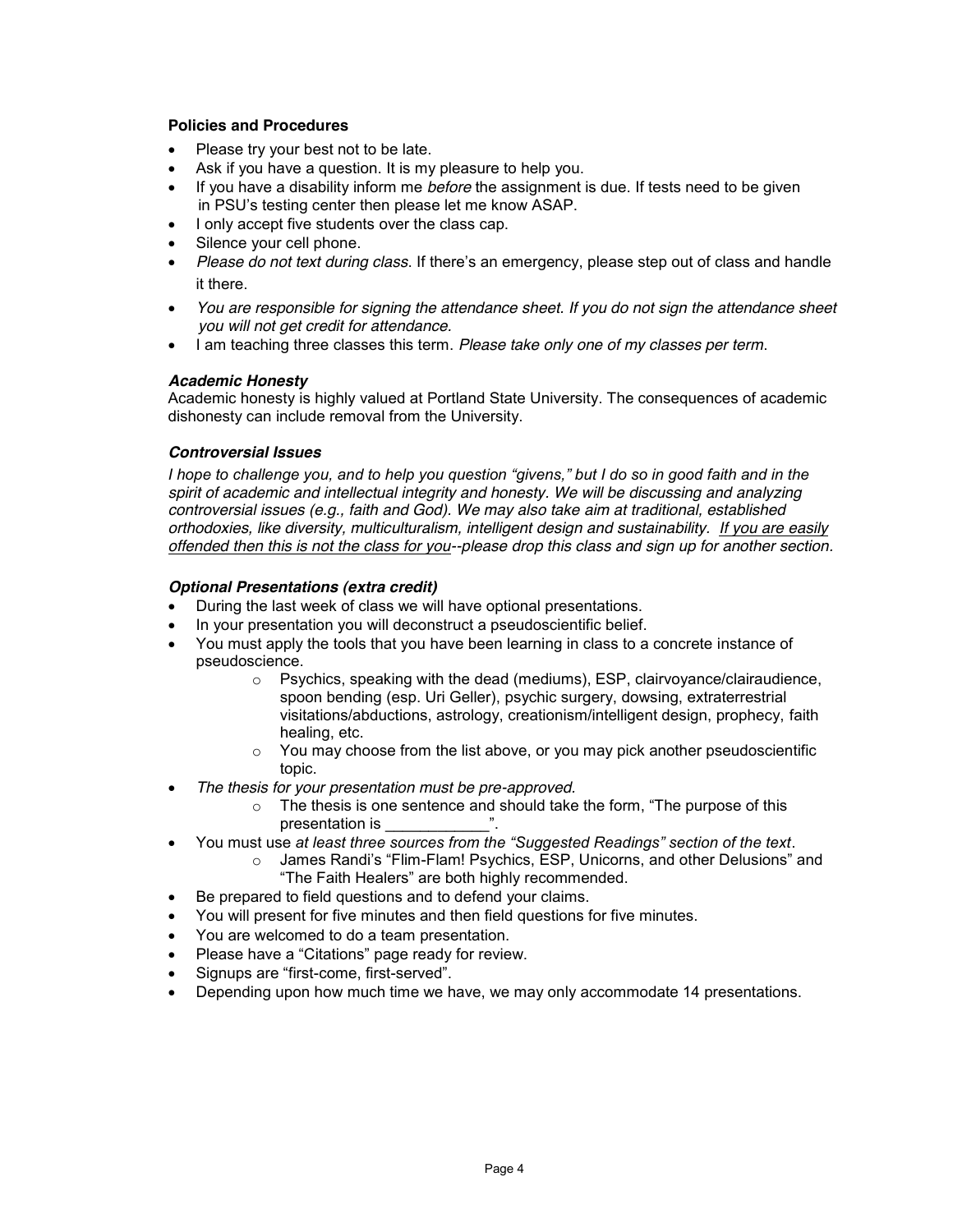# **TOPICS AND DATES**

# **WEEK 1**

*Introduction*  Syllabus review The American Philosophical Association's Delphi Report Critical Thinking

## ASSIGNMENT:

- Read Boghossian's How to Make an Argument.
- Read Facione's "Critical Thinking: What It Is and Why It Counts" <http://tinyurl.com/y8oxn3y>
- Separate the last page of the syllabus. Keep it by your bed. Before you go to bed, review it. Ask yourself it that does or does not describe how you engaged the world in your day. Be specific. Ask yourself how you can make improvements and how you can come closer to the critical thinking ideal.
- Buy and bring in a 2-gig thumb drive to the second and third classes.
- Please bring in a laptop to our second class (if you have one).
- $\bullet$  Buy the book.
- Read the syllabus very carefully.

# **WEEK 2**

How to Make an Argument

- Premises and conclusions
- x Validity, soundness
- Induction, deduction

Reasons, Belief and Evidence (time permitting) Dunning-Kruger Effect Shermer's baloney detection talk

ASSIGNMENT: Read and finish the text.

Read "How to make an argument" on the thumb drive

# **WEEK 3**

Logical fallacies and their application Applied critical thinking Doxastic volunteerism and doxastic closure

ASSIGNMENT:

- Type up and bring in at least two fallacies to class. These should be fallacies that you encounter in your life. Please don't google "fallacies" and just write down what you find. Apply your critical thinking skills!! (Not graded, not collected but extensively reviewed).
- Review the fallacy section of the text.
- Review the MLofLogicalFallacies.doc on your thumb drive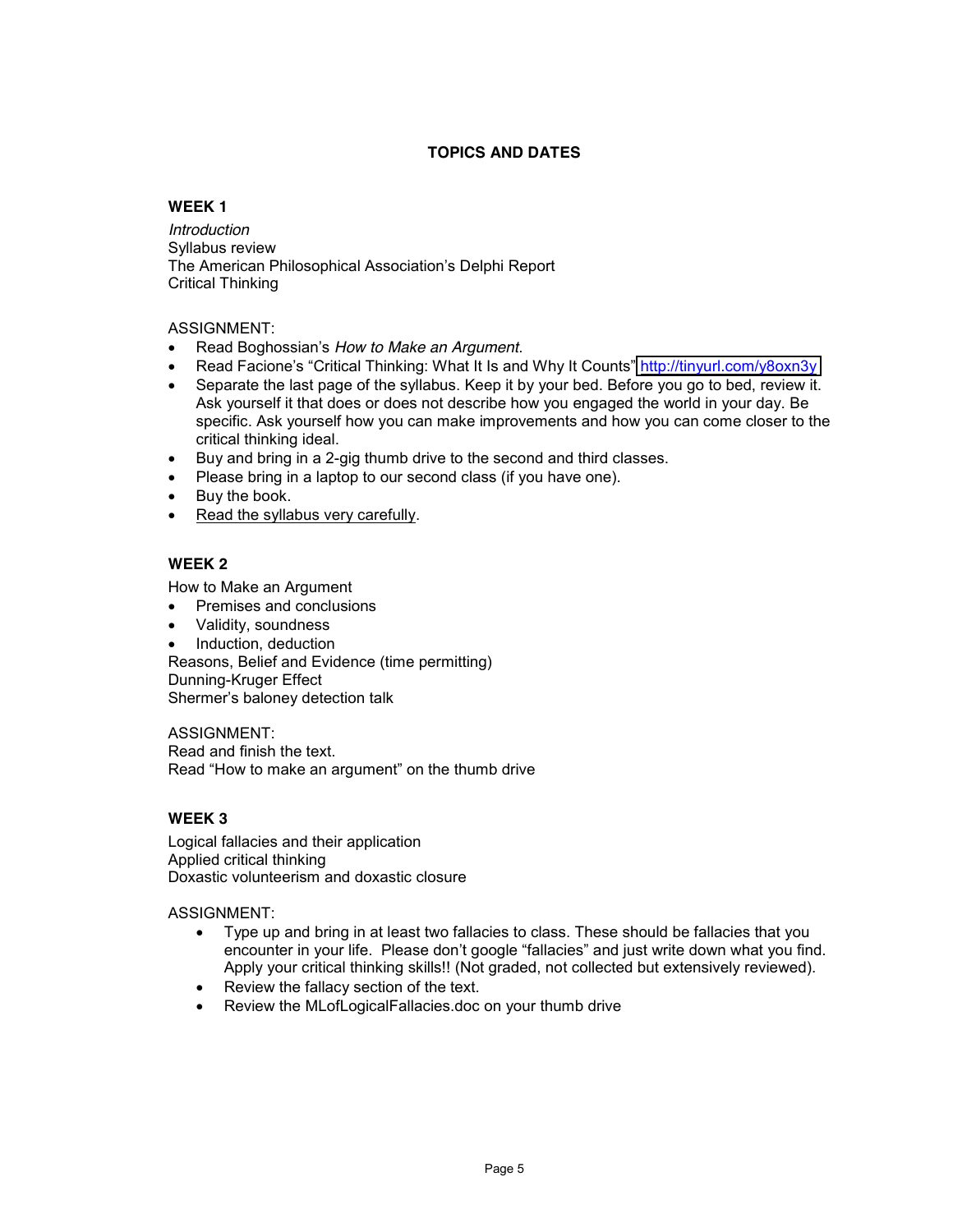# **WEEK 4**

Fallacies continued The biological basis of belief Pinker, "The Moral Instinct,"

 $\bullet$  TED talk (time permitting)

Shermer, "Why People Believe Weird Things" (TED talk)

(Time Permitting: Jim Fallon on murderers, Wade Davis on "The Worldwide Web of Belief and Ritual")

## ASSIGNMENT:

- Read Pinker's The Moral Instinct (Also on your thumbdrive). <http://www.nytimes.com/2008/01/13/magazine/13Psychology-t.html>
- Type up and bring in at least two fallacies to class. (Not graded, not collected but extensively reviewed).
- Listen to the following podcasts:<http://tinyurl.com/ybush8t> and<http://tinyurl.com/ye4y6ao>

# **WEEK 5**

A look at the latest critical thinking research

• Michael Merzenich Midterm review

Midterm practice

#### **MIDTERM**

ASSIGNMENT:

- Type up and bring in at least two fallacies to the first class of the week. (Not graded, not collected but extensively reviewed).
- Type up and bring in any questions you have about the midterm. The more specific the question the better.

# **WEEK 6**

"Diminish Your Ability to Think Critically!" Don't believe your eyes Captain Disillusion (multiple videos) (Time Permitting: Beau Lotto's TED talk)

ASSIGNMENT:

Begin the readings about God. Do not be deceived by their length. They are complicated, so please start early.

<http://plato.stanford.edu/entries/ontological-arguments/>(focus on Anselm) <http://plato.stanford.edu/entries/aquinas/#God> (Aquinas on God) <http://plato.stanford.edu/entries/immutability/>(Aristotle on God) <http://plato.stanford.edu/entries/pascal-wager/>(Pascal's Wager)

# **WEEK 7**

Derren Brown (multiple videos) Subliminal Advertising and critical thinking *The Persuaders and/or Merchants of Cool* Martial Arts (guest lecture, date subject to change)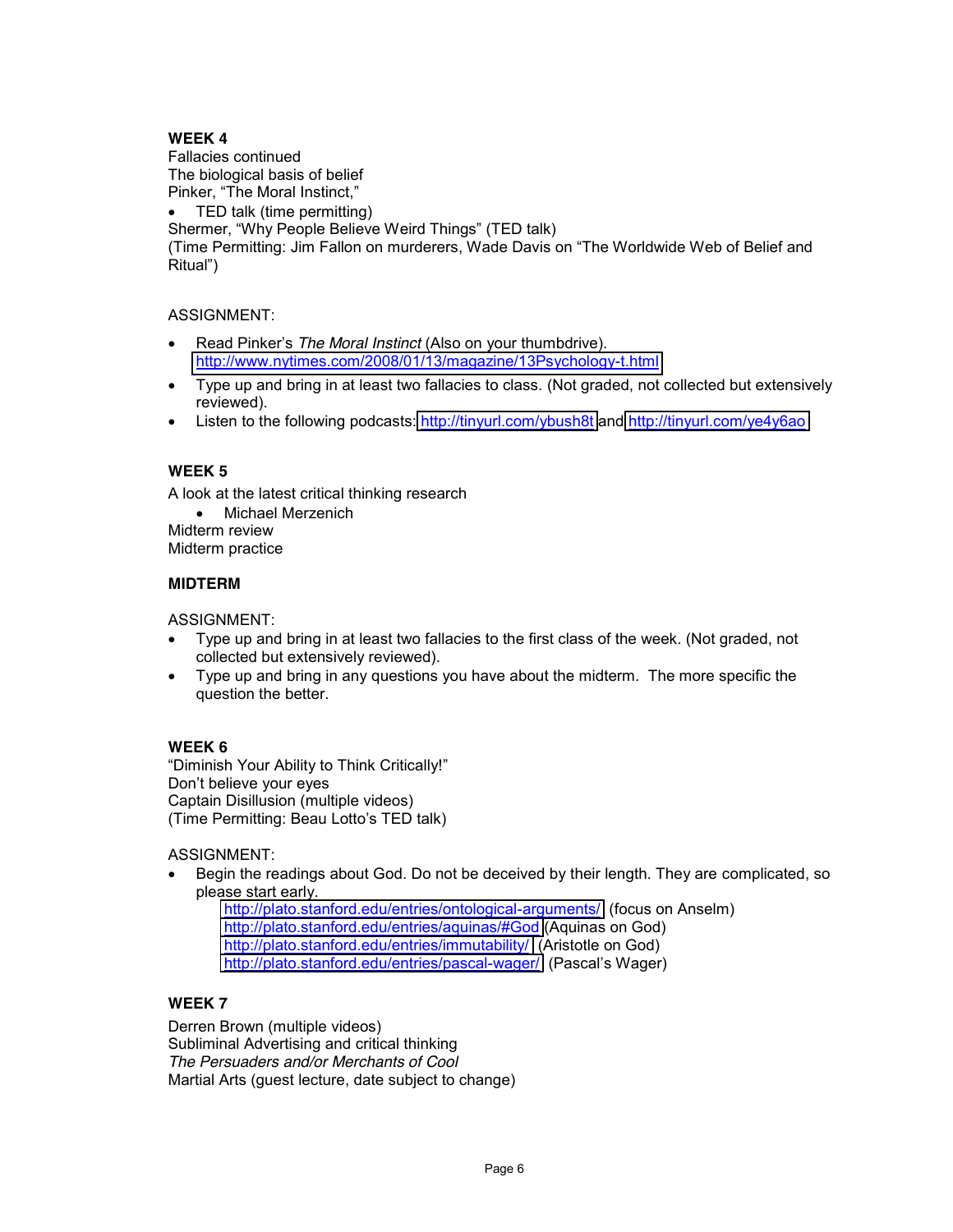ASSIGNMENT:

- **•** Continue the readings (about God). Hint: There will be *at least* one test question about the readings (Anselm, Aquinas, Aristotle, Pascal).
	- o Bring in any questions, comments, criticisms you have.
- Watch all martial arts videos on your thumb drive.

# **WEEK 8**

God, faith, religion and critical thinking

- Against: Christopher Hitchens, Sam Harris, Daniel Dennett, Richard Dawkins
- For: Anselm, Aquinas, Aristotle, Pascal
- Scientology and Steven Fishman [http://video.google.com/videoplay?docid=-](http://video.google.com/videoplay?docid=-6812164614976718979) [6812164614976718979#](http://video.google.com/videoplay?docid=-6812164614976718979)

Diane Benscoter TED Talk

• Cults

Faith Healing

ASSIGNMENT:

- Finish the readings about God.
- Watch the three Sam Harris videos lectures on your thumb drive.
- Watch the Daniel Dennett video lecture on your thumb drive.

## **WEEK 9**

God continued Daniel Dennett

- consciousness
- "belief in belief"

(Time Permitting: Michael Specter's TED talk)

#### ASSIGNMENT:

- Review the last page of the syllabus yet again. Note any changes from when you first began this course. Be prepared to discuss with your team.
- Optional presentation preparation.
- Suggested, not required, Dan Daniel Dennett's article "Preachers who are not believers".

#### **WEEK 10**

Revisiting the American Philosophical Association's critical thinking statement Test Review Your superstitions! Optional Student Presentations

ASSIGNMENT:

- $\bullet$  Study for the final.
- Bring in any questions you may have about the final.